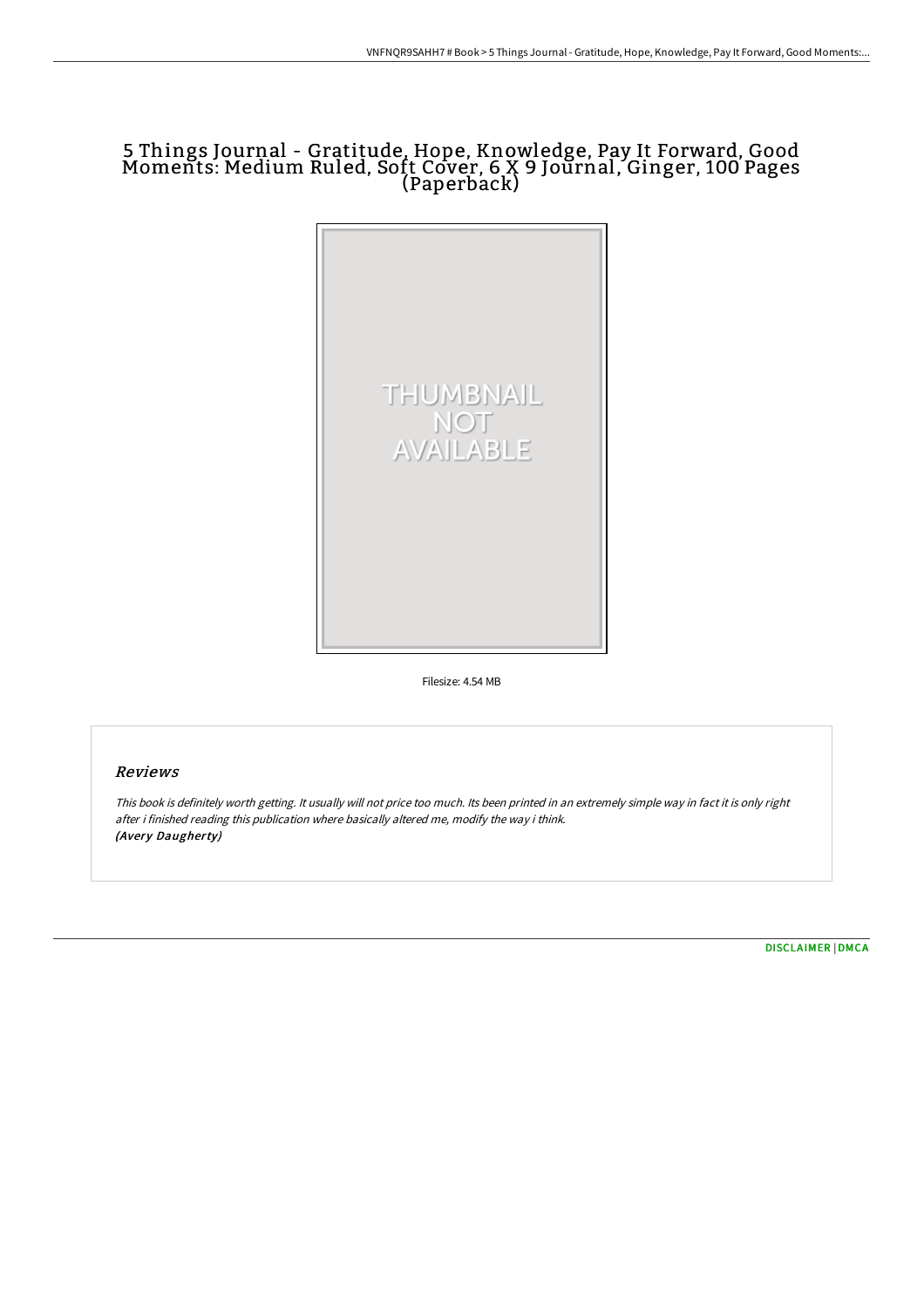## 5 THINGS JOURNAL - GRATITUDE, HOPE, KNOWLEDGE, PAY IT FORWARD, GOOD MOMENTS: MEDIUM RULED, SOFT COVER, 6 X 9 JOURNAL, GINGER, 100 PAGES (PAPERBACK)



On Demand Publishing, LLC-Create Space, 2017. Paperback. Condition: New. Language: English . Brand New Book \*\*\*\*\* Print on Demand \*\*\*\*\*. 5 Things. Living in the moment.live life fully, enjoy the moments and acknowledge the good ones Showing kindness.small random acts of kindness can change someone s day and sometimes their life Being thankful.having gratitude and appreciation for all of the blessings and opportunities we experience daily is a true gift Learning.challenge yourself to learn something new every day [Some of the benefits of learning are knowledge, empowerment personal growth. Learning also strengthens your brain and enhances life. If you ever need something to be grateful for, consider the opportunity to learn. By being able to read, you know the joy that can come from reading a book, a menu, a letter or a recipe.] Remembering Hope.having something to look forward to helps us to be happy and gives us hope (We all need hope.); Sometimes we will do, hear, read or experience something that we want to remember. The 5 Things can change your life and the lives of those around you. Challenge yourself to incorporate the 5 things in your daily life for at least 3 months. At the end of the 3 months, evaluate each of the 5 things to determine if you can observe any impact on your life and those that your life touches. Parents, if you complete this challenge with each child, you will experience moments that will capture your heart and transform your day into extraordinary moments. Journal Dimensions =  $6 \times 9$  (15.24 cm x 22.86) (It is slightly smaller than a 9.7 iPad.) Line Spacing = medium/college rule [9/32 (.28 or 7.1 mm)] Pages = 100 5 Things pages Cover = soft cover, Ginger This journal was designed for children, teenagers and...

h Read 5 Things Journal - Gratitude, Hope, Knowledge, Pay It Forward, Good Moments: Medium Ruled, Soft Cover, 6 X 9 Journal, Ginger, 100 Pages [\(Paperback\)](http://techno-pub.tech/5-things-journal-gratitude-hope-knowledge-pay-it-5.html) Online

Download PDF 5 Things Journal - Gratitude, Hope, Knowledge, Pay It Forward, Good Moments: Medium Ruled, Soft Cover, 6 X 9 Journal, Ginger, 100 Pages [\(Paperback\)](http://techno-pub.tech/5-things-journal-gratitude-hope-knowledge-pay-it-5.html)